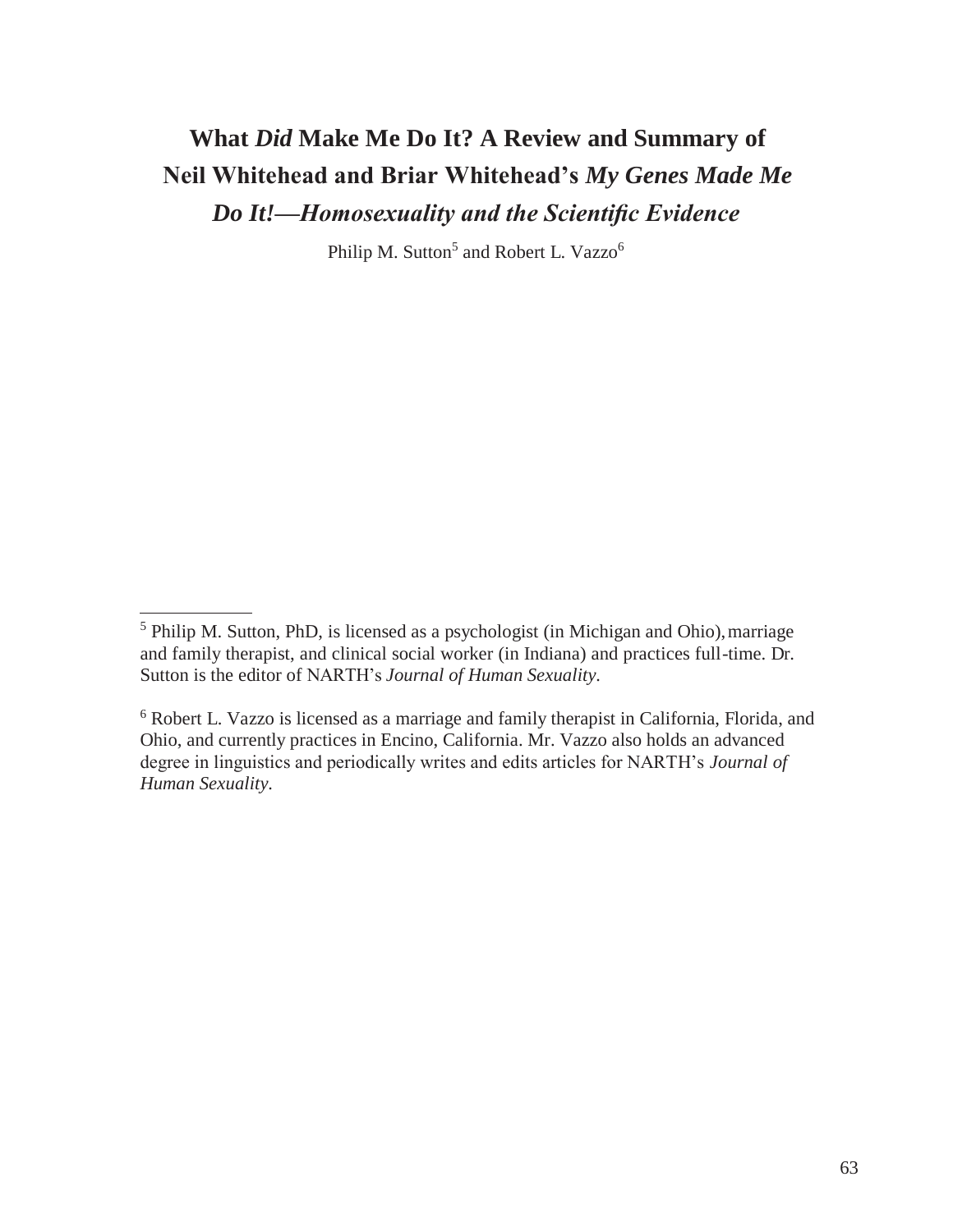*My Genes Made Me Do It!—Homosexuality and the Scientific Evidence,* authored by Neil Whitehead, biochemist and science researcher/consultant, and edited by Briar Whitehead, journalist and author of *Craving for Love* (2003)—is a facetious title for a book whose main point is that *our genes don't and can't make us do anything*! That includes feeling or acting on homosexual or same-sex attractions (SSA).

The 2010 version of *My Genes* is a thorough revision of the original 1999 edition. For more than twenty years, Neil Whitehead has personally dedicated himself to reviewing the historical and current professional and scholarly papers relevant to the development and enactment of SSA. By his conservative estimate, he has reviewed more than "10,000 scientific papers" (back cover). The updated 2010 version alone involves the citation of more than 460 scientific and professional papers and publications, almost 200 more than the 1999 edition. These additional citations include the most up-to-date literature from the past decade that is relevant to understanding the origins and outcomes of homosexuality (SSA).

### **Where to Start Reading**

While we agree that the book is a reasonably "comprehensive and accessible" book (back cover), we submit that the Whiteheads cover so many topics and cite so many studies and reports that at times the writing may be daunting for nonscientists. We strongly encourage readers to *begin at the end* with the book's summary (pp. 264–273). This final chapter lists all of the major conclusions of the preceding twelve, including sound-bite conclusions about the evidence for the changeability of SSA and evidence from the twin studies that SSA is *not* genetically determined. In addition to summaries at the end of each chapter, particular bullet-point summaries throughout the text are worth reading before tackling the chapters themselves (see, for example, pp. 36–37, 80–81, 144, and 159–160).

In the following ten sections, the reader will find further commentary on the idea that *our genes can't and don't make us do anything* and on other major ideas specifically concerning homosexuality.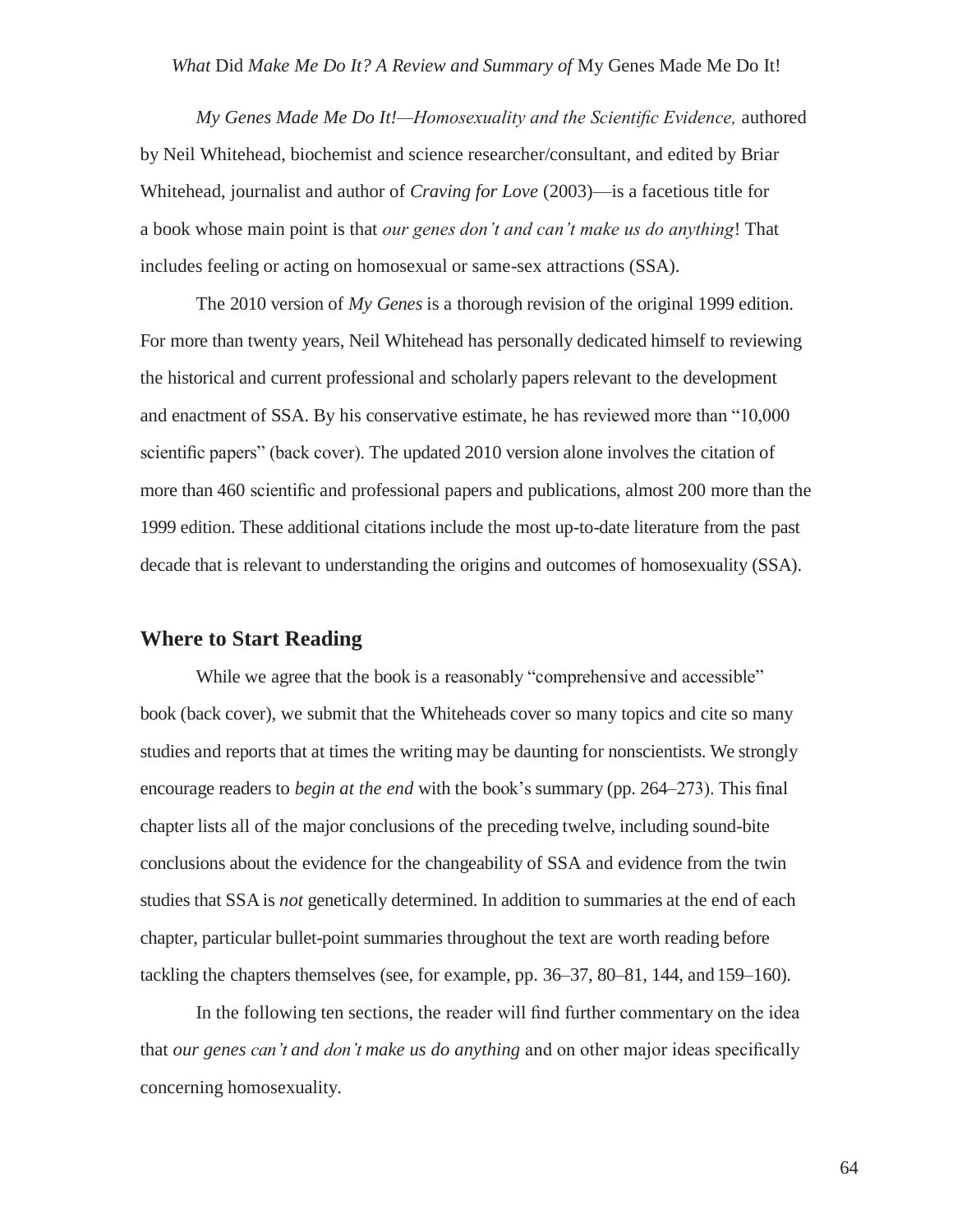### **Section 1. Our genes do** *not* **make us** *do anything***!**

In spite of a cultural bias that human beings are genetically determined to behave in certain ways, the Whiteheads' review of the biogenetic literature leads them to assert otherwise. In Chapter 1 ("Can genes create sexual preferences?"), they offer a brief review of introductory genetics and conclude that *while genes have an influence in and on* all *human behavior*—making it possible to live and act in and through our bodies *genes themselves do not make or compel* any *behavior*.

The Whiteheads explain that while the concept of genetic influence is a valid scientific phenomenon, genetic effects are indirect. In other words, genes create an individual who can grow, adapt, and evolve in his environment; however, genes do not dictate behavior. In fact, they represent no more than 10 to 15% of the factors that *do*  influence human sexual behavior, whether toward a person of the same or the opposite gender.

The summary at the end of Chapter 1 (pp. 36–37; cf. pp. 265–267) offers not only a clear and simple presentation of the authors' comprehensive review of the scientific literature on genetics, but also a good introduction to the breadth and depth of the research evidence and the scientific logic that they employ throughout the book.

## **Section 2. While genetic factors are not irrelevant,** *neither* **heterosexuals** *nor* **homosexuals are "born that way."**

The major part of Chapter 3 ("Are heterosexuals 'born that way'?") reviews research on the development of heterosexuality. The Whiteheads finally conclude that genes do not determine heterosexuality, just as they do not determine homosexuality. Rather, they conclude that heterosexuality also develops in response to environmental stimuli.

To further support the assertion that no one is born with any specific sexual preference, the Whiteheads review in Chapter 9 the reported evidence that claimed a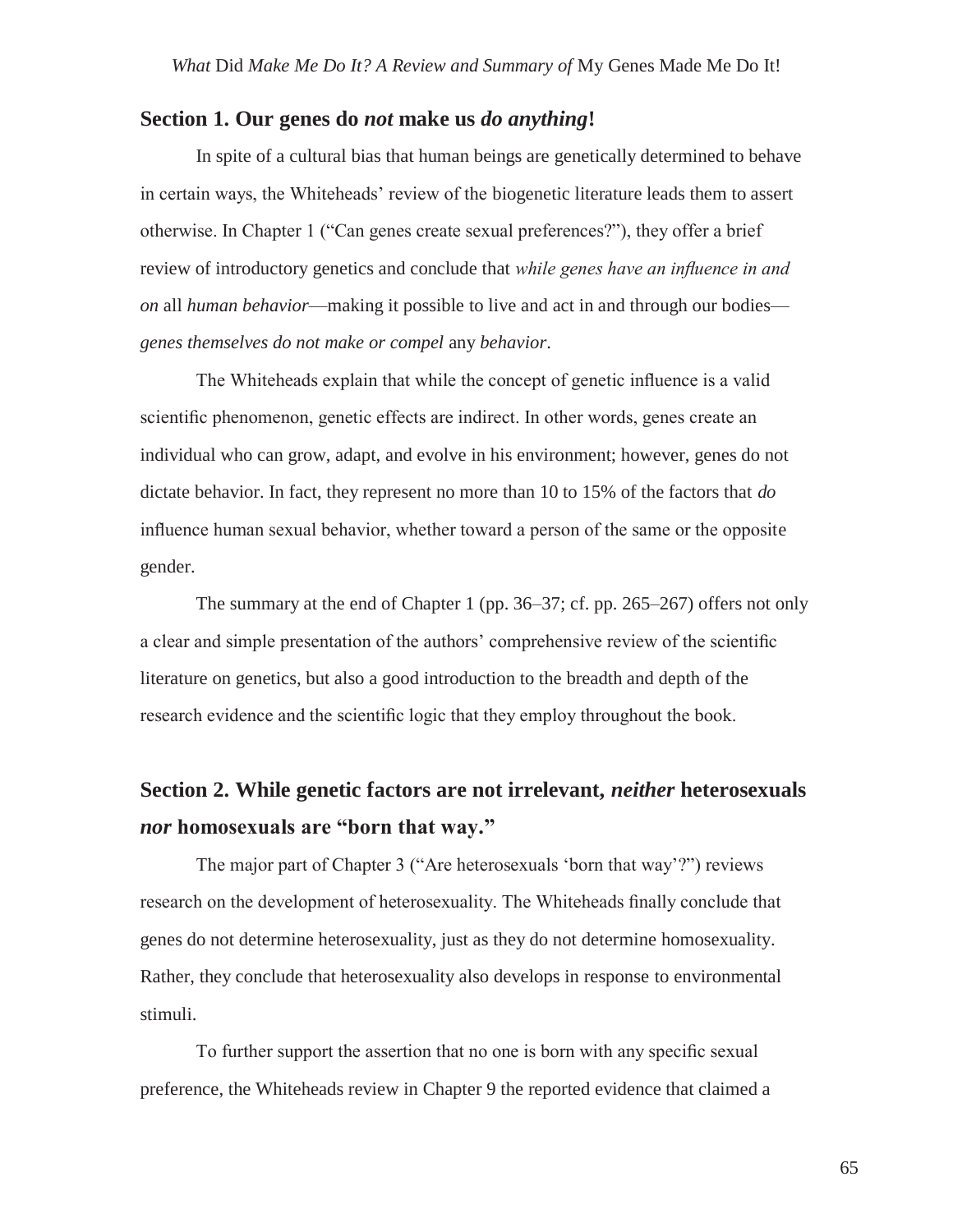scientist had found a gay gene. Beginning in 1993, the public was inundated with news reports from the Western media that "a gene determining homosexuality" had been found, even though scientists responsible for the study (Hamer et al., 1993) had reported otherwise.

Attempts to replicate these and other studies to confirm findings of a gay gene have largely failed to show the same results (pp. 164–171). The Whiteheads note that with "the availability now of thorough 'whole genome' scans, gene linkage studies are now becoming rather passé" (p. 164). Also, as the authors discuss in Chapters 1 and 8, we now know that literally thousands of genes may be involved in a single trait. In addition, scientists have observed and believe that the environment may influence the expression of these genes. In other words, *genes provide the blueprints for the formation of the human body, but they seldom dictate particular characteristics of human behavior*. 7

The study of how genes may influence the behavior of a person—"the way in which the expression of heritable traits is modified by environmental influences or other mechanisms without a change to the DNA sequence"—is called *epigenetics* by biologists (Dictionary.com)*.* Behavioral, social, and developmental psychologists, and other researchers commonly use interaction theory (Magnusson, 1985) to explain the ways that genetic and biological factors affect and are affected by environmental and nonbiological factors (i.e., how "nature" affects and is affected by "nurture"). The Whiteheads' use of *epigenetics* to explain the real but limited influence of genes on sexual behavior may be also—and to professionals in the arts and sciences, perhaps better—explained using interaction theory.

 $<sup>7</sup>$  An example of how to understand this comes from understanding how people develop</sup> oral language. Persons with normal, healthy genes and otherwise benign pre- and postnatal physical and psychosocial influences will learn to speak and hear language. The language(s) they learn will be the one(s) used by those with whom they interact while growing up. In this sense, the genes themselves do not determine whether a person learns a language, or which language he or she learns. But the genes are necessary—even if not sufficient—for a particular language to be learned.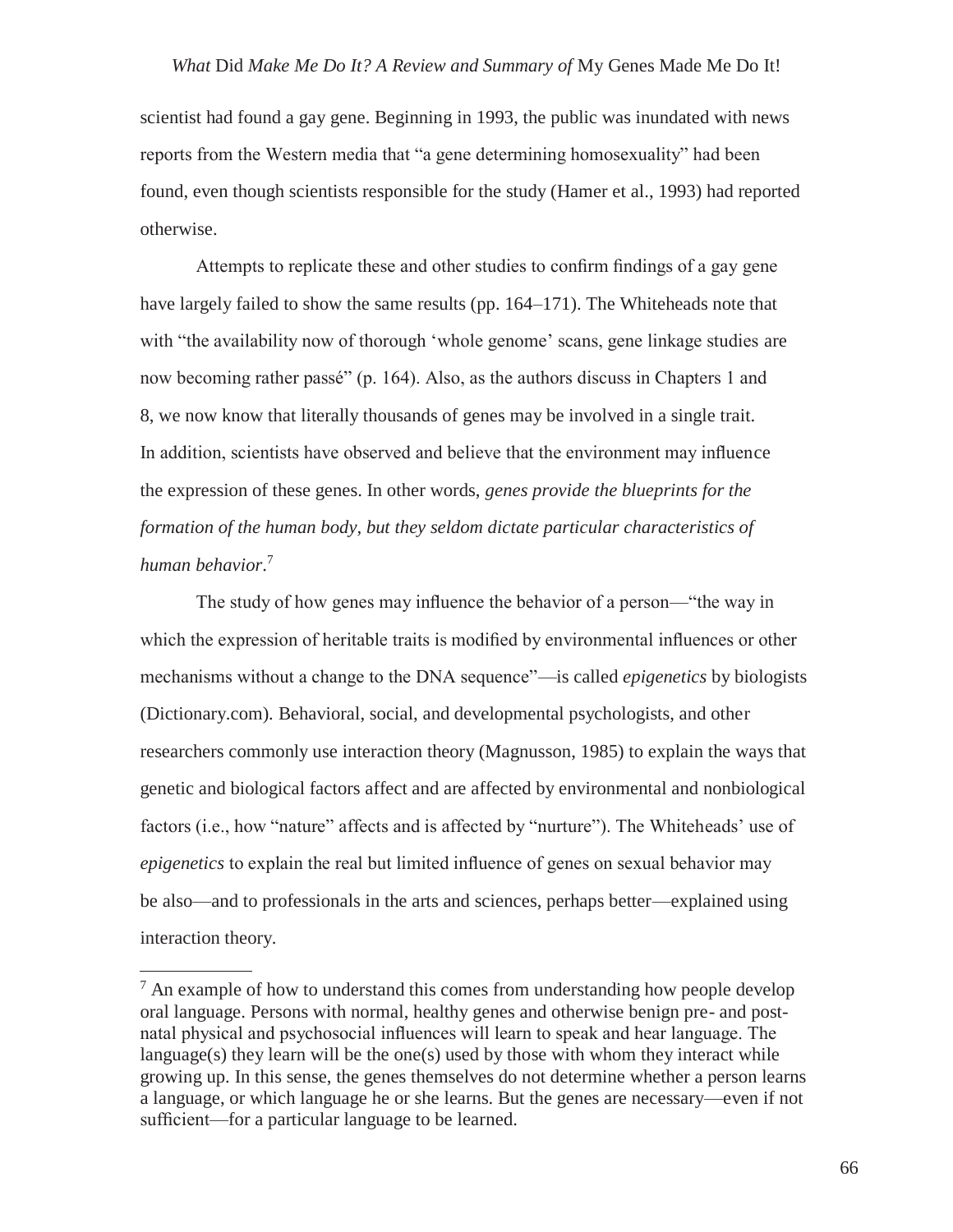However, *the fact that both heterosexuality and homosexuality are not genetically determined does not mean that genetic factors are irrelevant to their development*. The Whiteheads describe such influences as "indirect random genetic factors" (p. 12). Throughout the book, the authors maintain that "in any human behavior . . . any genetic influence is weak and indirect" (p. 10). Consistent with their estimate in the summary of the first edition of *My Genes*, the Whiteheads conclude that genetic factors represent no more than 10% of the total influence on sexuality and emphasize that everyone has about that amount for all kinds of behaviors.

## **Section 3. Nongenetic (epigenetic) biological factors also do not** *make* **us develop or act on SSA.**

#### *Epigenetic Factors*

A number of nongenetic, biological factors (such as fetal developmental disorder, instincts, pre-/postnatal hormones, sex-atypical brain structures) have been either speculated or reported as contributing to the development of SSA, but a careful review and consideration of relevant research shows such claims are unsupported and unlikely, if not implausible. Such factors generally are called *epigenetic*, meaning nongenetic (see above). Figure 5 (p. 32) shows a graphic comparison of the frequency of occurrence of SSA compared with the frequency of actual developmental (epigenetic) disorders. This comparison reveals that "the occurrence of SSA is [five times or more] higher than any [other] single occurrence of epigenetic abnormality, and hence is very unlikely to arise from some random developmental disorder before birth" (pp. 32–33). In brief, SSA occurs too frequently compared with such nongenetic, biological disorders that occur much less frequently.

#### *Hormonal Factors*

Chapter 7 ("Prenatal hormones? Stress? Immune attack?") discusses whether homosexuality might be attributable to abnormal prenatal hormonal levels in the mother. Studies of various factors such as exposure to diethylstilbestrol, adrenogenital syndrome,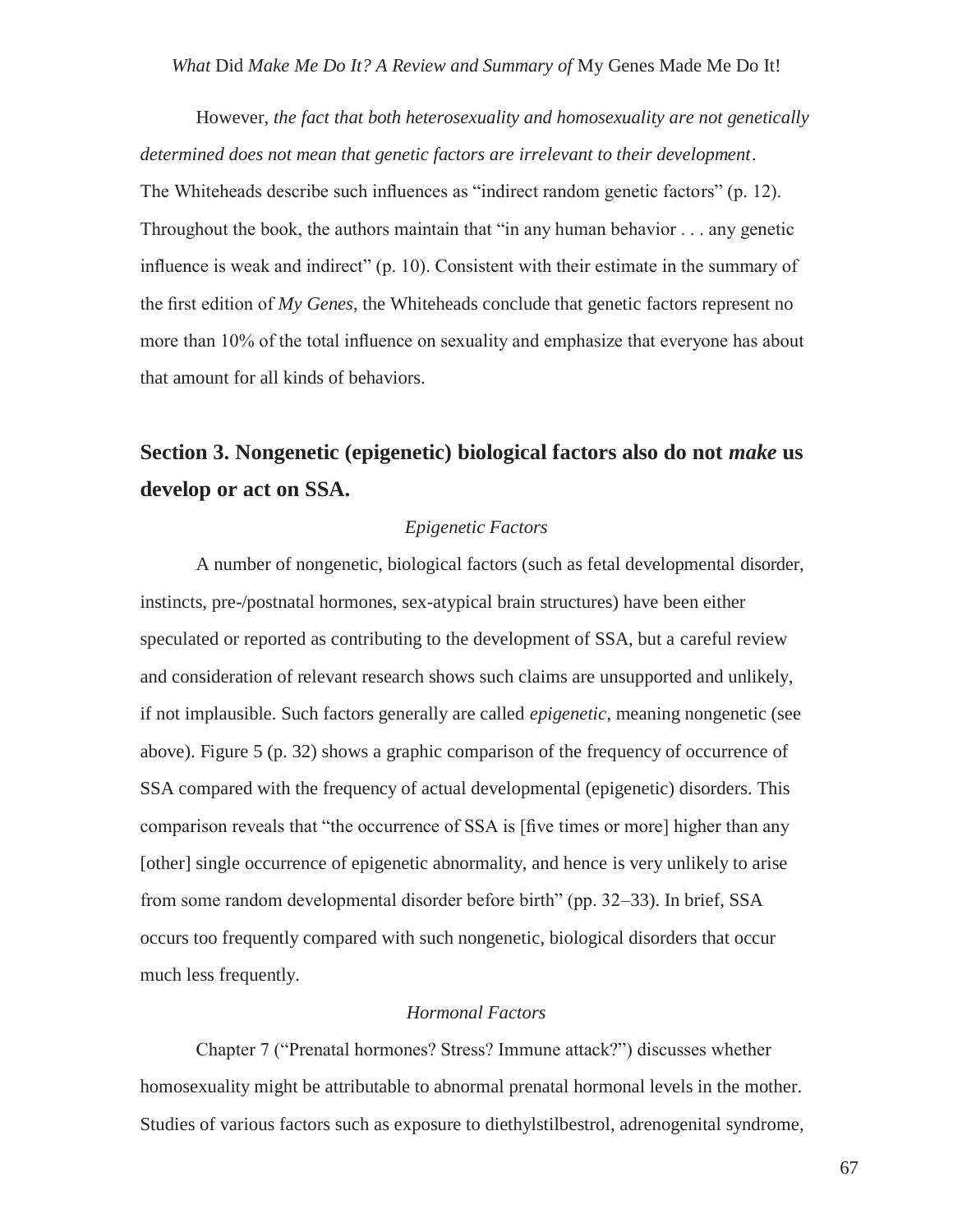finger length ratios, other prenatal hormone effects, adult exposure to sex hormones, maternal stress, and the maternal immune hypothesis have shown that the evidence to support this hypothesis is weak.

#### *"Gay" Brains?*

In Chapter 8 ("Are brains gay?"), the Whiteheads review older as well as recent research and scientific thinking about how homo- or heterosexuality might in some manner be hardwired in the internal structures of the brain. In addition to older and recent research—which in general has failed to find consistent, innate anatomical/structural differences between male and female brains at birth and beyond (pp. 143–148)—the authors consider the studies undertaken in the nineties, including the LeVay (1991) hypothalamus study.

A consistent pattern exists: when one study claims to have found anatomical brain differences between the brains of persons *presumed* to be homosexual and heterosexual, subsequent studies have failed to replicate the findings. Also, even well-conducted studies have failed to rule out that any differences in brain structure among people who clearly practice homosexual behavior are not the result of "learning." In other words, such differences, if they exist, could be the result—and not the cause—of homosexual behavior. This point is consistent with recent research concerning brain *neuroplasticity* how the brain can physically change over the lifespan, and the way in which repeated new behaviors can cause predictable changes (e.g., Doidge, 2007).

#### *What if SSA Is an Instinct or a Reflex?*

In Chapter 4 ("How strong are instincts?"), the Whiteheads respond to the argument that homosexuality may be "like a powerful instinct" or reflex, meaning that it is so much a part of a person that it is instinctual. Those who support that argument believe that SSA behavior is so deeply rooted in the personality that it is difficult, if not impossible, to change. The Whiteheads consider this speculation in light of what is known about other instincts.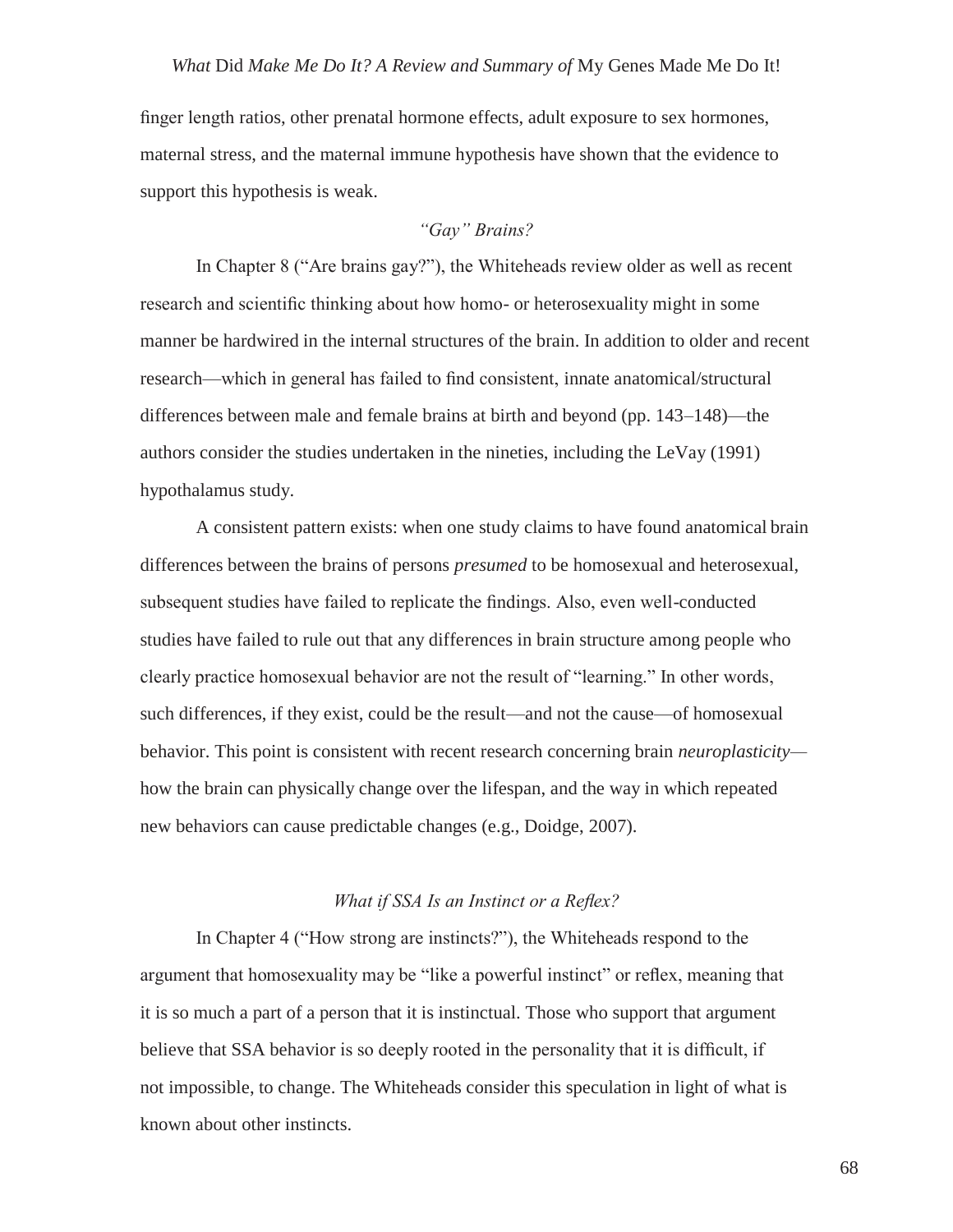Among the "strong instincts" or "reflexes" humans have are the fight/flight response, a mother's concern for an infant, the need to eat and sleep, yawning, sneezing, pulling a hand away from a flame, and digestion, to name just a few. As powerful as any and all of these instincts or reflexes are, none is so powerful that it cannot be "trained" in other words, brought under some degree of conscious control.

Considering what this means for the desire to engage in heterosexual behavior, the authors write that even though the desire to reproduce is instinctual, it can be trained and brought under control. Considering homosexuality in this light, the Whiteheads point out that unlike heterosexuality, homosexuality is certainly not connected to reproduction of the human species. Yet even if SSA deserved to be called an "instinct" of any kind, "it is no less malleable than any other of the powerful instincts that man experiences, which, we have seen, are subject to a huge degree to man's will and other environmental influences" (p. 102).

**Section 4. Environmental (family and social) factors** *are* **influential, but they do** *not,* **in and of themselves, determine SSA.** (This section reviews only what *My Genes* reports about the environmental and social factors that may influence the development of a given person's SSA and behavior. Neil Whitehead has written two articles that address these topics at greater length, both of which are cited in the reference section of this review.)

As discussed above in Section 2, studies of identical twins reveal that postbirth environmental factors contribute to one twin being homosexual while the other is usually not. These factors include the individual's family and social environment, as well as his or her personal psychology.

#### *Developmental Struggles*

In Chapter 3 ("Are heterosexuals 'born that way'?"), the Whiteheads review the stages of development that result in heterosexuality and conclude that those who have a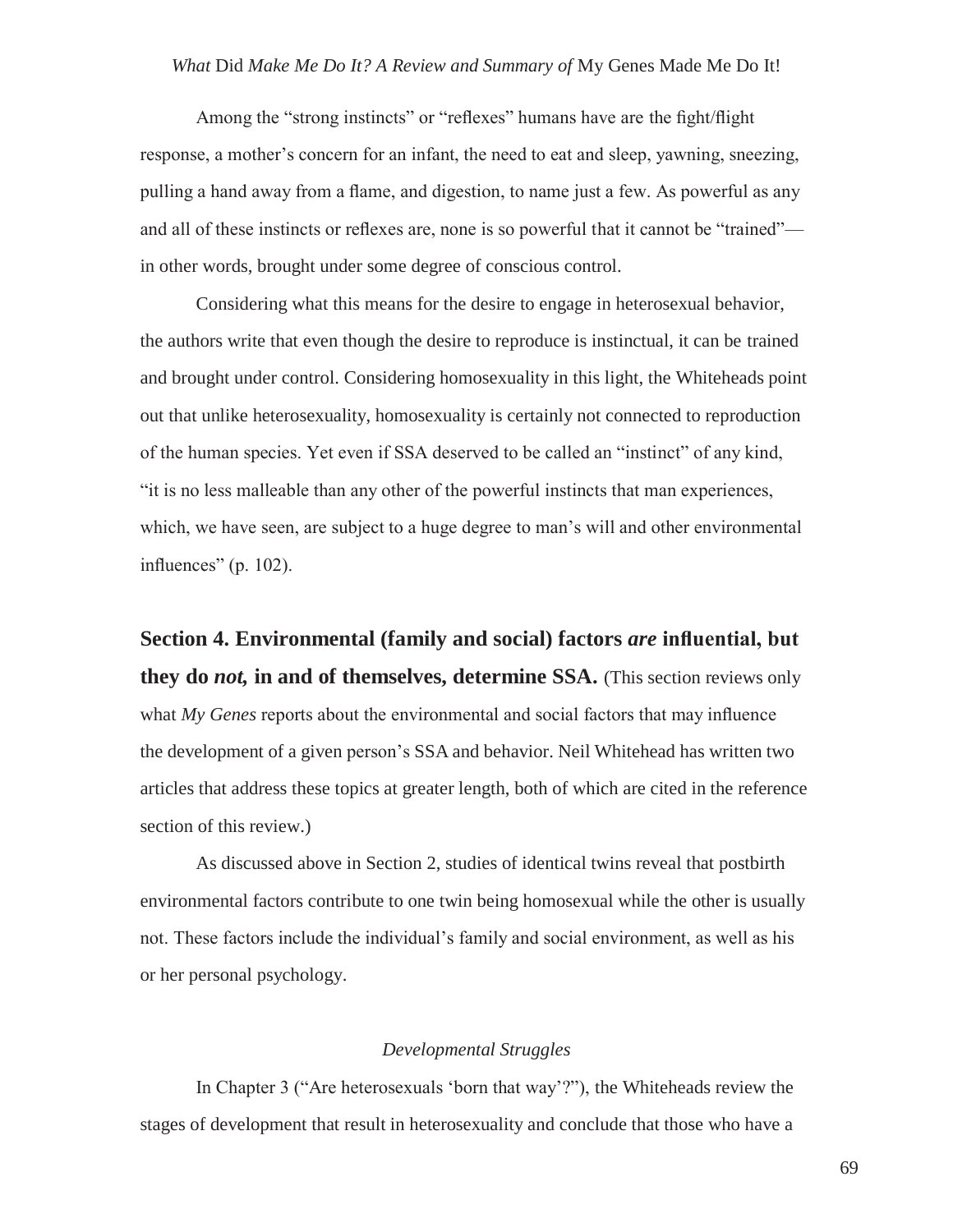#### *What* Did *Make Me Do It? A Review and Summary of* My Genes Made Me Do It!

homosexual orientation often have had struggles with different stages of psychosexual development. These stages include a lack of attachment and weak identification with the same-sex parent and lack of bonding with same-sex peers. Such developmental "breakdown(s)" lead "to needs for same-sex affection and affirmation that become eroticized" (p. 90; cf. pp. 82–85). Sexual abuse, which can cause trauma, can also play a role. The Whiteheads note that "rates of male sexual abuse are higher in homosexuals and lesbians than in heterosexuals" (p. 90; cf. pp. 85–86). While such factors are significant for *some* persons who develop SSA, the Whiteheads emphasize that *not all* persons with SSA report these experiences.

As previously mentioned, studies of identical twins in which one twin is homosexual reveal that the identical co-twin is usually *not* homosexual. Therefore, we can conclude that the predominant things that create homosexuality in one identical twin (and not in the other) have to be *postbirth* factors (p. 174; cf. Whitehead, 2011a). As the authors point out, most people indicate that multiple factors led to the development of their SSA, and that no one factor can be considered primary.

### *Path analysis studies do* not *identify unique or individual pathways into SSA<sup>8</sup>*

In Chapter 11 ("Path Analysis: Social factors do lead to homosexuality"), the Whiteheads review studies by Bell, Weinberg, and Hammersmith (1981); Van Wyk and Geist (1984); and Bem (2000). All of those studies used the statistical tool called *path analysis* to try to identify the most common path(s) leading to SSA. Notably, the results of these path analyses—especially in the Bell et al. (1981) study—have been interpreted as failing to support social causes for SSA. The path analysis approach works by statistically minimizing or eliminating "those factors that do not apply to everyone in

<sup>8</sup> For a more extensive explanation and discussion of the results of the studies of homosexuality that have used path analysis, see Whitehead (2011b) elsewhere in this volume.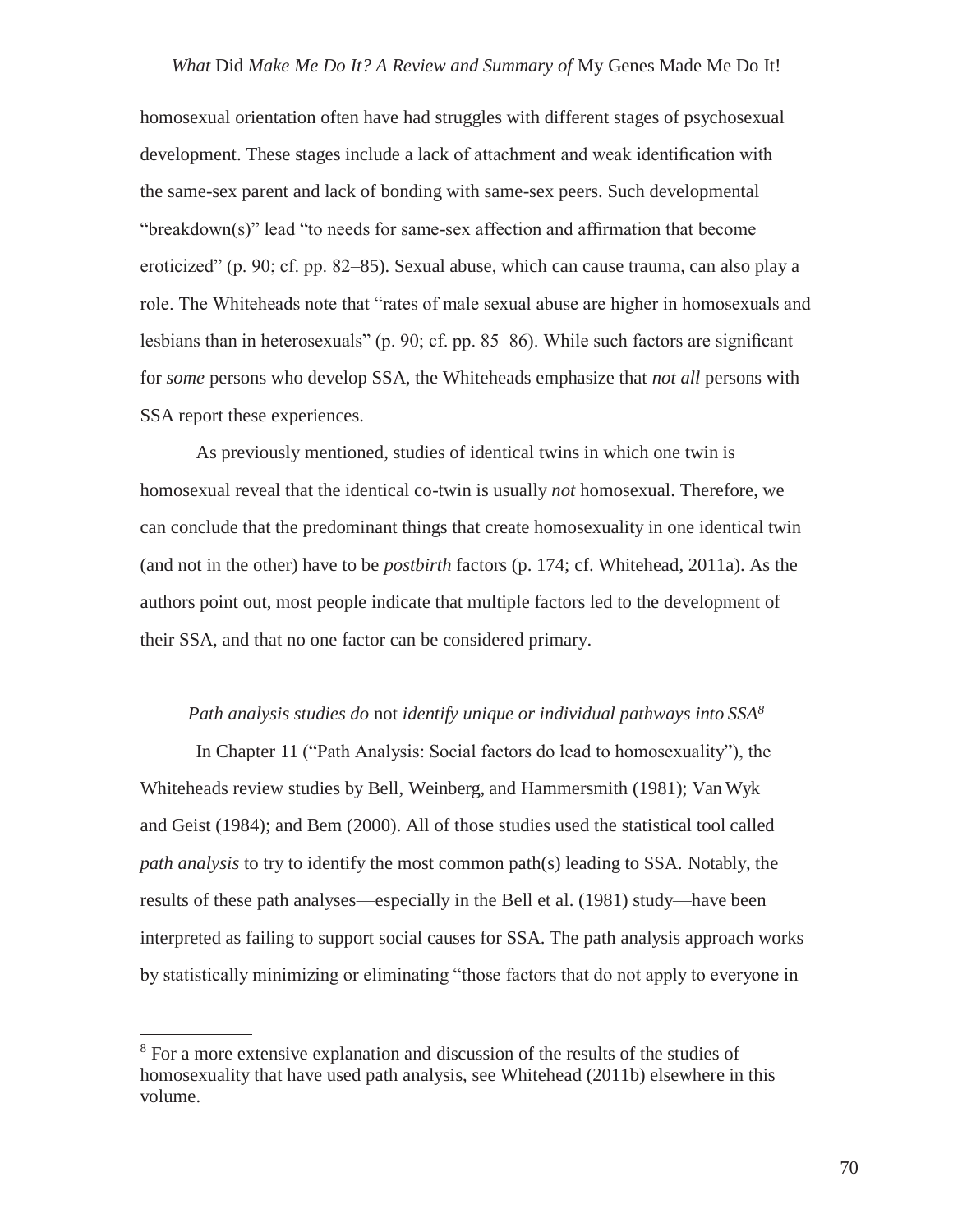the sample in the simple attempt to find common factors" (p. 218). Unfortunately, this means that "unique experiences" or individualistic pathways to developing SSA are not identified in the process (p. 218).

The Whiteheads maintain that a proper interpretation of Bell et al. (1981) and other path analyses actually provides evidence that social factors do influence the development of SSA (cf. Whitehead, 2011b). The Whiteheads explain that while path analysis is not the preferred tool for studying homosexuality, it has proven useful when accurately interpreted. While it's true that the development of homosexuality cannot be attributed to a few common causes, multiple identifiable causes have been observed in many different clients, with gender nonconformity being the predominant one. According to the Whiteheads, Bell et al. actually found that social factors are significant; however, no one social factor can be identified as the sole or primary influence in the development or practice of homosexuality. Again, this is consistent with the modern understanding of interaction theory.

In the Van Wyk and Geist (1984) study, the strongest precursors of SSA were found to be "intense sexual experiences and feelings of arousal and pleasure or discomfort associated with those experiences" (p. 219). In particular, males with SSA reported having had childhoods characterized by poor relationships with their fathers during the teenage years, more female companions at age ten, fewer male friends at ages ten and sixteen, avoidance of sports activities, and predominant sexual experiences with males. The exact opposite has been found for females with SSA (pp. 219–220).

Finally, the path analysis done by Bem (2000) also found that childhood gender nonconformity was an important factor in the later development of SSA, a finding that confirmed Bell et al.'s (1981) finding. Bem also concluded that compared to childhood gender nonconformity, "genetic influence is near zero" (p. 221).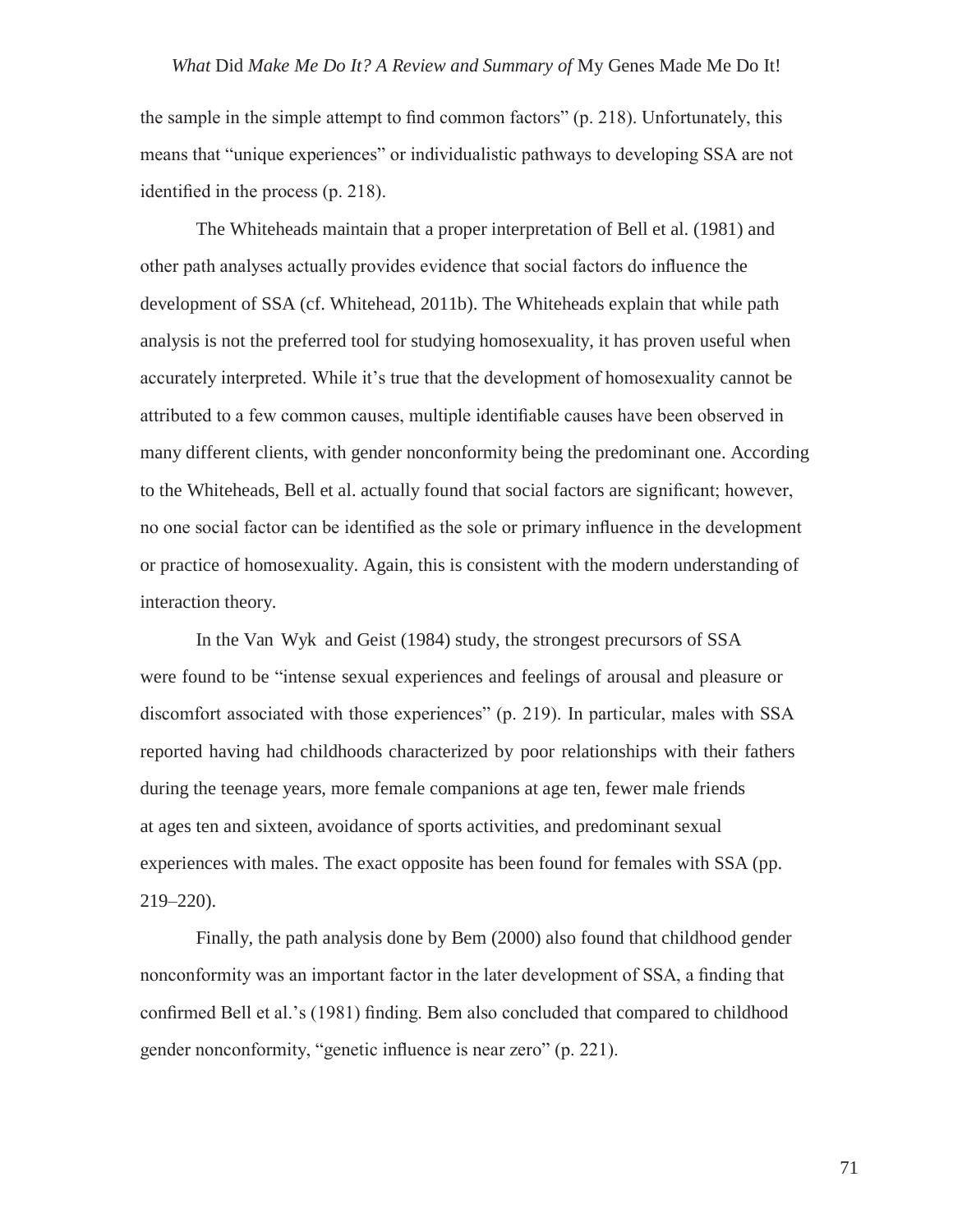# **Section 5. Idiosyncratic responses to "chance" or "random" life experiences have the greatest influence on who does—and doesn't develop SSA.**

It must be acknowledged that postbirth factors include not only influences that come from a person's family and social environment, but also the psychological and behavioral responses that he or she has in response to these influences. One goal of psychology as a science is to investigate such individual differences in response to the experiences of one's environment. The importance of individual, unique, or idiosyncratic perceptions of and responses to common factors—for example, circumstantially similar family or social events to and with which a person interacts—are discussed in this section.

Those who accept that SSA develops primarily through *psychogenesis*—the interaction of psychological factors and processes, notably psychopathological may find this section, if not the entire book, disappointing. While the Whiteheads do examine some of the historical issues surrounding this understanding of SSA as the result of a personal interactive process—including some of the work of current clinicians and theoreticians who have championed primarily or exclusively psychological theories of causation—the authors do not attempt to present these professionals' views comprehensively. It is not that understanding the evidence from psychotherapeutic experience is unimportant; the authors specifically criticize the American Psychiatric Association and the American Psychological Association for ignoring these reports (see Section 10). Rather, it was simply not the intent or scope of the book to discuss them (see Section 7).

Concerning the material discussed in Section 4, the authors emphasize that what is of paramount importance in the development of SSA are the idiosyncratic cognitive and emotional reactions to particular environmental events, many of which have been identified as pathways to the development of SSA. Whether it happens within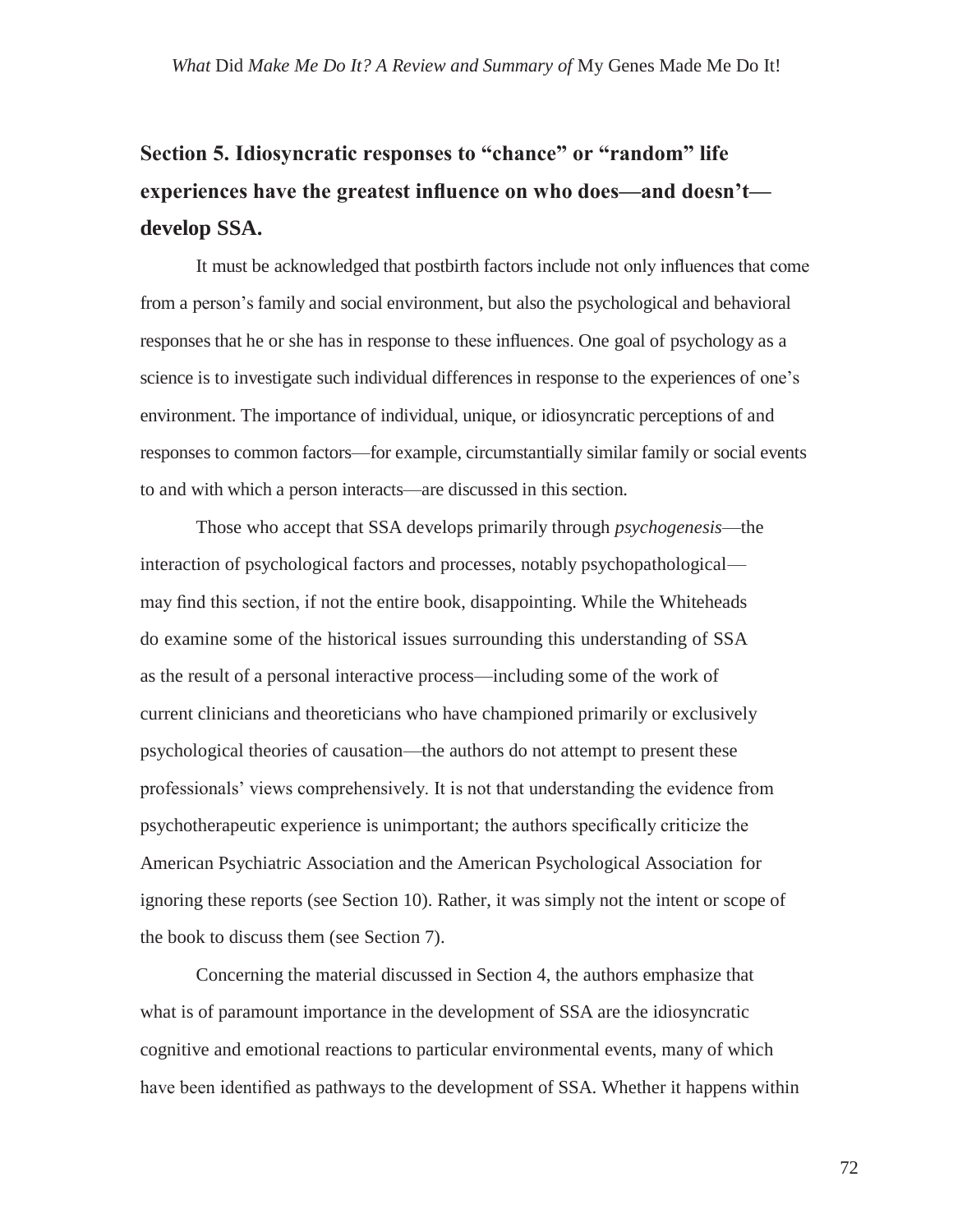or outside the family, an experience proves influential if it both catches and keeps a person's attention. The influence increases if the person also responds behaviorally to the experience and his or her response becomes a *habit* (see Section 6).

#### *Chance, Random, One-off Experiences*

Along with the consistent conclusion that a person's genes didn't and couldn't make him or her feel or act on SSA, the most significant idea of the Whiteheads is their repeated mention that idiosyncratic responses to chance, random, or one-off (British-English synonym for the preceding terms) events are *the* most significant factor in the development of SSA. The use of terms like *chance* and *random* warrants further explanation.

The Whiteheads define *chance* as "an individual's reaction to random life events" (p. 16). Their definition includes two assumptions. 1. Everyone in a given age group does *not* have the same objective experience or event. 2. Everyone who *does* share an objective experience does not have the same personal, idiosyncratic, subjective experience and/or will not respond to the experience in the same way. (See Section 6 for a further discussion of subjective, individualistic responses.)

As seen in Section 4, twin studies research (Chapter 10) offers good illustrations of chance or random experiences. For example, research shows that perceptions among even identical twins can be erratic even though both twins witnessed or participated in the same objective experience of their parent(s). Furthermore, individual chance events can affect one child in unique ways. For example, a child who stumbles across pornography during adolescence may react in a way that his brother does not. It is not unlikely that an initial experience of pornography or sexual arousal by another means *may* lead to repeated similar experiences and, eventually, a tenacious habit.

Though not primarily related to SSA, another example helps illustrate this. All persons of a certain age have not experienced and will not ever experience sexual abuse.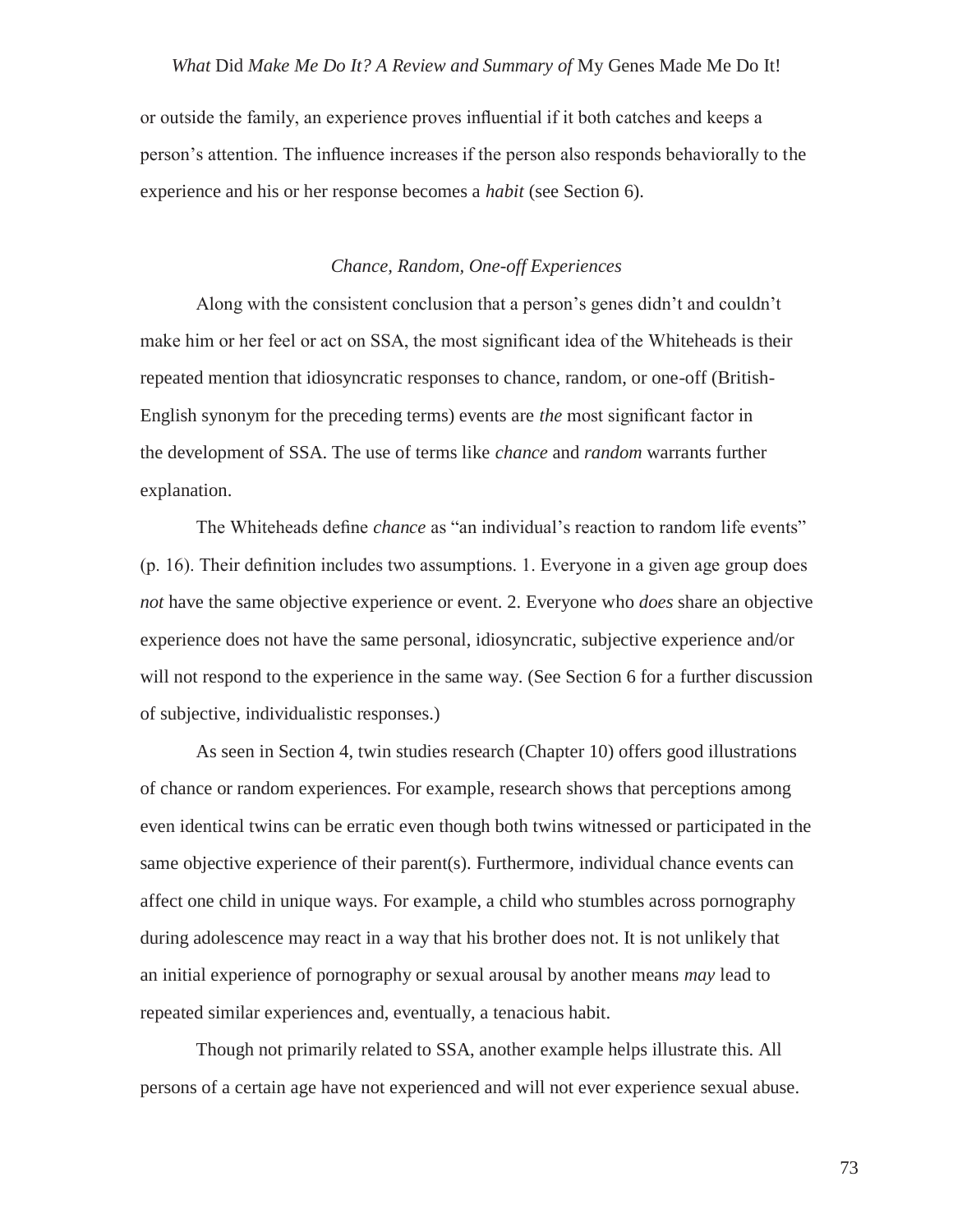Of those who have experienced sexual abuse, some will be more distressed than others, and their distress will last for a longer time. Some, but not all, of those abused will abuse others or might develop SSA. In statistical terms, this may be called an *interaction effect*—the combination of one or more unusual, attention-getting, nonuniversal (chance, random, one-off) experiences with certain personal, internal, and external responses. The main effect—the experience of sexual abuse—alone does not determine how the person is affected by the event (having been sexually abused).

## **Section 6. Early sexual experience that becomes habituated appears to significantly influence the persistence of SSA into adulthood.**

#### *Sexual Habits*

Along with the message that same-sex and opposite-sex attractions are *not*  genetically determined, the Whiteheads emphasize throughout their book that patterns of sexual feelings and behaviors—heterosexual as well as homosexual—are learned habits of thinking, feeling, fantasizing, and behaving. They state, "According to Gebhard (1965) of the Kinsey Institute, unusual behaviors and preferences can often be traced back to *one-off incidents* of this nature" (i.e., "*chance incidents*—*random circumstances* unique to the individual that are in some way associated with sexual arousal") (p. 79; emphasis added). As discussed in Section 3, the authors report that sexual behaviors are developed by episodes of training or habit.

It is not the random experience itself but the person's "random reaction" to the experience that matters most. Random reaction, if it structures itself into selfimage, can become a significant contributor to homosexuality, as twin studies show. The overriding outcome is a homo-emotional focus on people of the same sex that, at puberty, gets confused or melded with genital sex. This begins to finds expression in sexual acts with others of the same sex that become habitual and often (particularly in males) addictive (p. 272, emphasis added).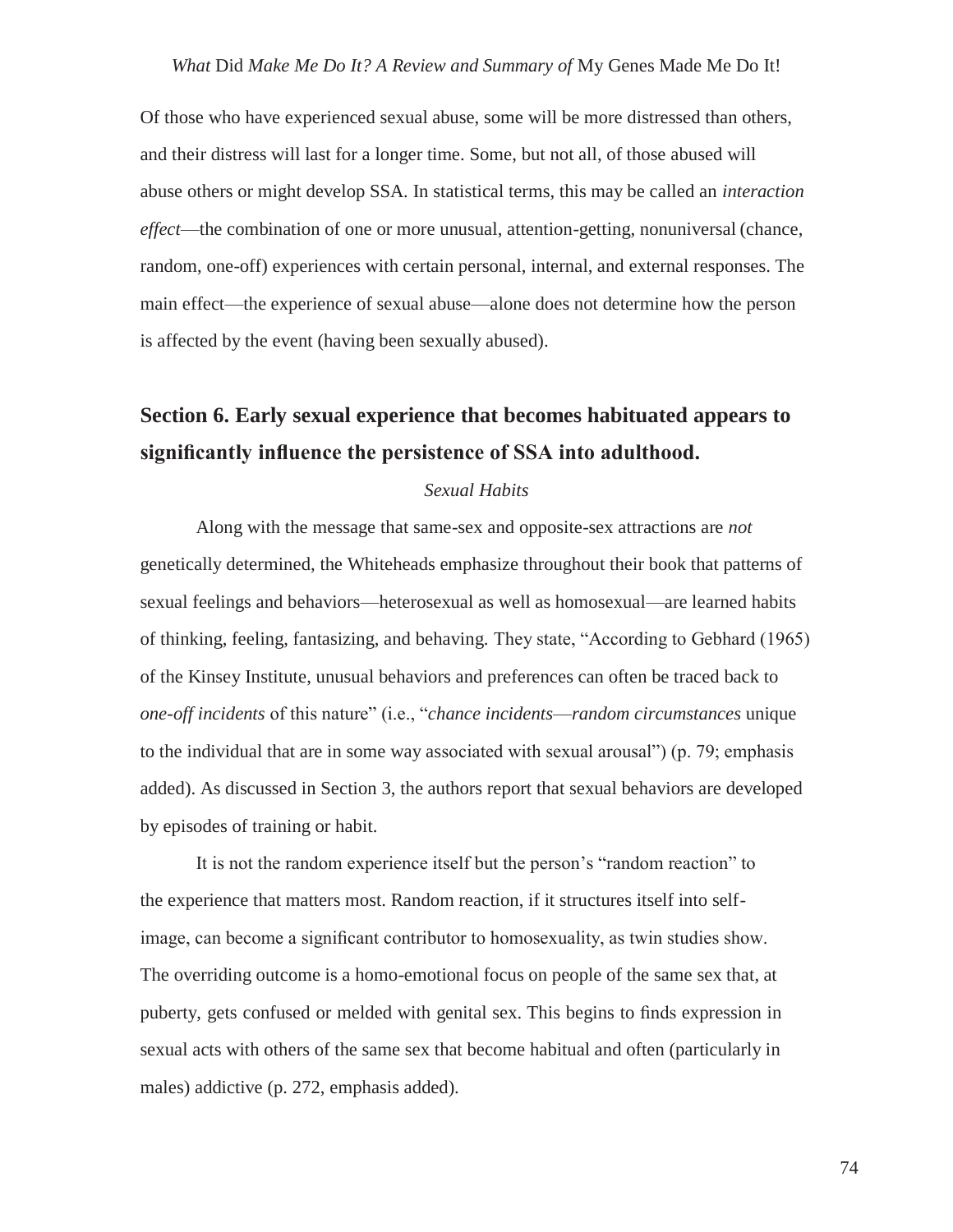## **Section 7. SSA (or homosexual orientation) is** *not* **immutable. People** *can* **and many** *have* **changed, some spontaneously and others with assistance***.*

Based on their review of the literature, the Whiteheads summarize: "There is nothing fixed or final about the homosexual orientation and its natural expression homosexual behavior" (p. 10). In fact, numerous reports in the scientific literature over many decades reveal that a significant amount of orientation change occurs during the lifespan, some of it spontaneously and some of it through the medium of counseling. Many persons who once felt same-sex attractions and/or acted to gratify them have diminished or ceased doing so, and some of these have developed oppositesex attractions and behaviors. A similar number of persons who once categorized themselves as OSA (opposite-sex attracted) develop SSA, but this number constitutes only one-seventeenth of heterosexuals (instead of half of all homosexuals). This change illustrates that homosexuality is not hard-wired in the brain nor is it the result of predetermined genetic factors.

In Chapter 12 ("Can sexual orientation change?"), the Whiteheads review the clinical and research literature on both *assisted* (professionally or pastorally aided) and *unassisted* (spontaneous) change in sexual orientation. They note that research shows that change occurs in both directions—from homosexual to heterosexual and from heterosexual to homosexual (pp. 224–231).

In answer to the question posed by the heading of Chapter 12 ("Can sexual orientation change?"), the Whiteheads summarize:

There is abundant documentation that people with SSA do move toward a heterosexual orientation, often with therapeutic assistance, but mostly without it. Some achieve great change, some less, but it is clear that sexual orientation is fluid, not fixed. (p. 259)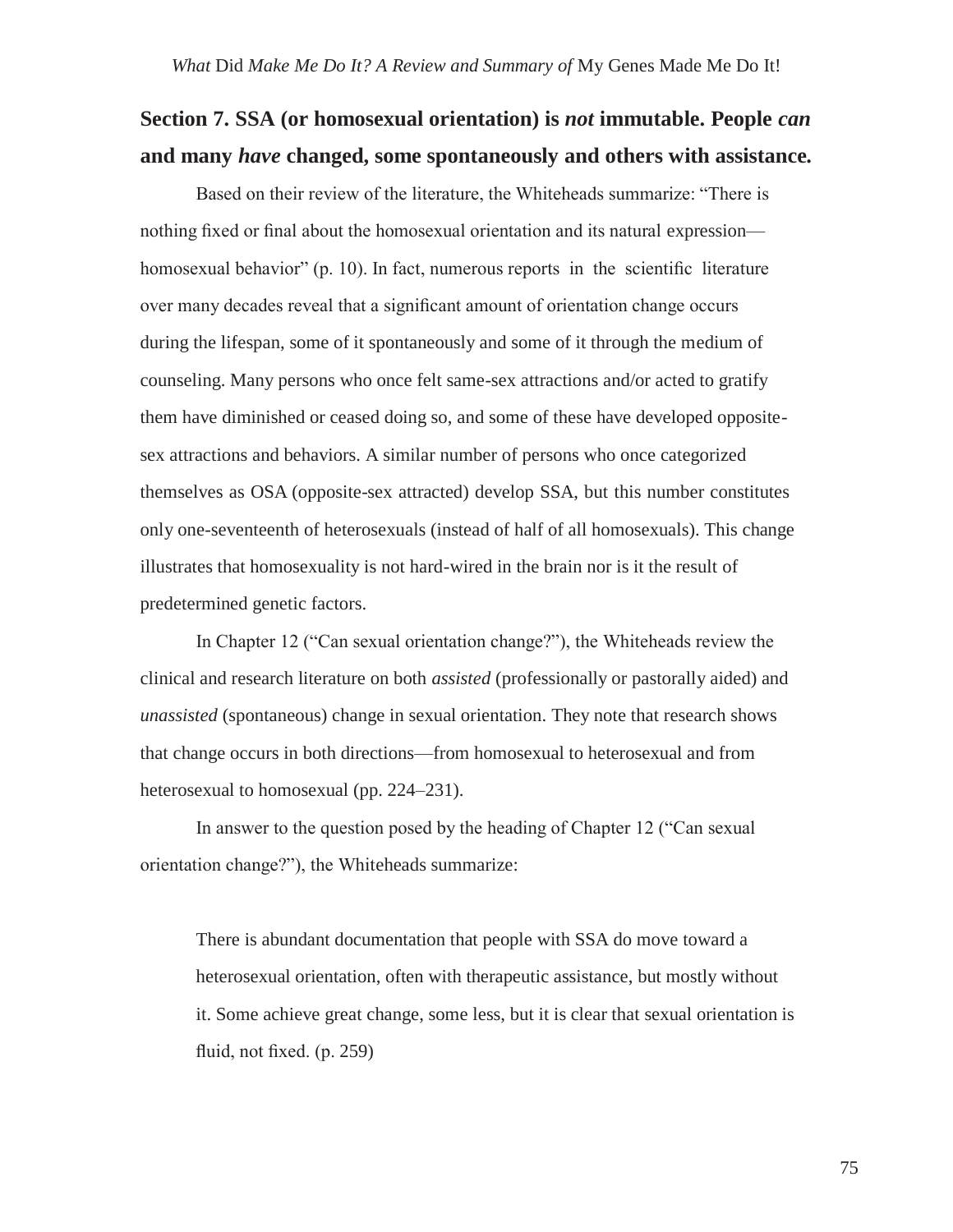The Whiteheads make special mention of the fact that if we can find even one person whose sexual orientation has changed, that alone will disprove the theory that sexual orientation is immutable.

#### *Areas for Future Research*

At times, the Whiteheads mention findings or offer impressions about changes in SSA and behavior that warrant further research. For example, the authors advocate more thorough study of how those who change without assistance do so and under what conditions professional assistance is necessary or warranted. Another important area for further research is clarifying which factors are most helpful for those who do seek assistance.

# **Section 8. Science provides a basis for encouragement and hope for those who experience unwanted SSA and for those who care about and for them.**

Section 7 documents that many persons who once experienced unwanted SSA no longer do so, to various degrees. Such persons have reported—or it has been reported by others—that they have changed in satisfying ways, either through their own efforts alone or with professional or other assistance. Although the primary purpose of *My Genes* is to review what the scientific evidence does—and does not—show about what may influence the small minority of persons who do experience SSA, the Whiteheads offer more. At times, they write more as humanitarians, offering words of compassionate encouragement, hope, and challenge to those who experience SSA and their parents.

## **Section 9. It is unrealistic to expect that future research will change any of the preceding conclusions.**

Many ask the question: Is it possible for science to find some biological link to SSA that resolves its etiology once and for all? The Whiteheads answer: "No!"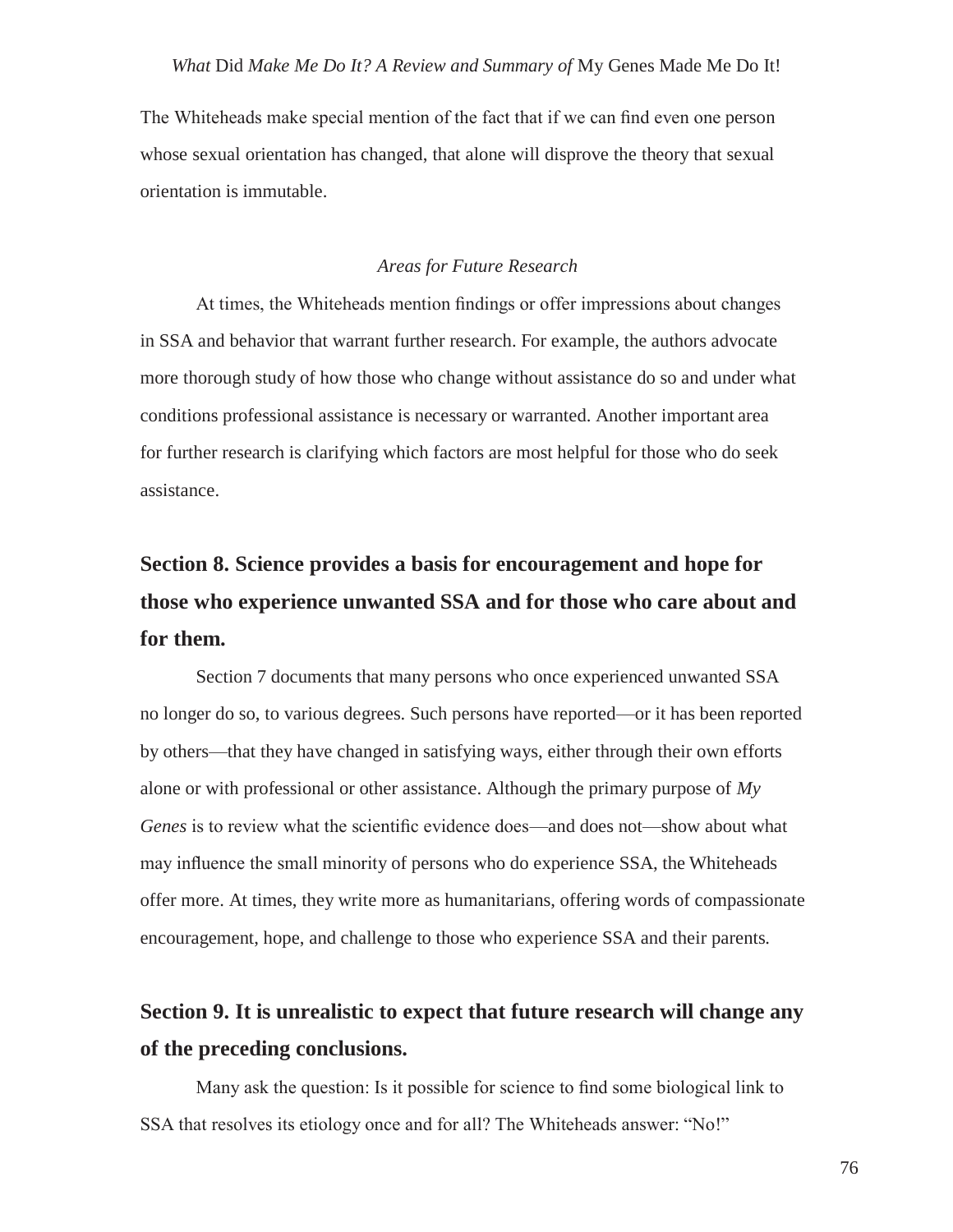The Whiteheads offer the current body of empirical knowledge and scientific logic as a basis for asserting that future research will *not* someday prove that people with SSA *were* "born that way" and that their genes *did* make them do it after all. The authors mention several reasons for their confidence. First, most of these scientific findings have been clearly established from facts that will not change (p. 271).

Second, the strongest reason for confidence that the conclusions in *My Genes*  will not be contradicted by future research comes from the studies of identical twins. As already discussed in Sections 2 and 4, MZ twins have identical genes—but in most cases, if one is homosexual, the identical brother or sister usually isn't. There is only an 11 to 14% chance that an identical twin is also homosexual. Involved in this are all the influences we know about now as well as those we have yet to discover. Added together, all those influences have only a rather weak effect on what leads a given person to feel and experience SSA (p. 271). We can reasonably conclude that future research will enter new fields and come up with new links, but none of them will be definitive (p. 271).

Even if scientists one day *were* to discover a gene that all persons who experience SSA have and that persons who do *not* experience SSA lack, it would not mean that such a gene *makes* those who have it feel and behave accordingly. The point of Chapter 1 (and Section 1 of this review) is that genes simply don't work that way in human beings. In all but the most primitive living organisms, including humans, single or multiple genes may influence but do not dictate behavior. Such influence may be cooperated with or transcended. The Whiteheads offer an insightful challenge:

DNA *is* a measure of what you are . . . but depending on what you *do*, and the *choices* you make, you may end up merely letting your genes *define* you, or totally *transcending* them. The staircase upwards only *starts* at the genetic level. (p. 37, emphasis added)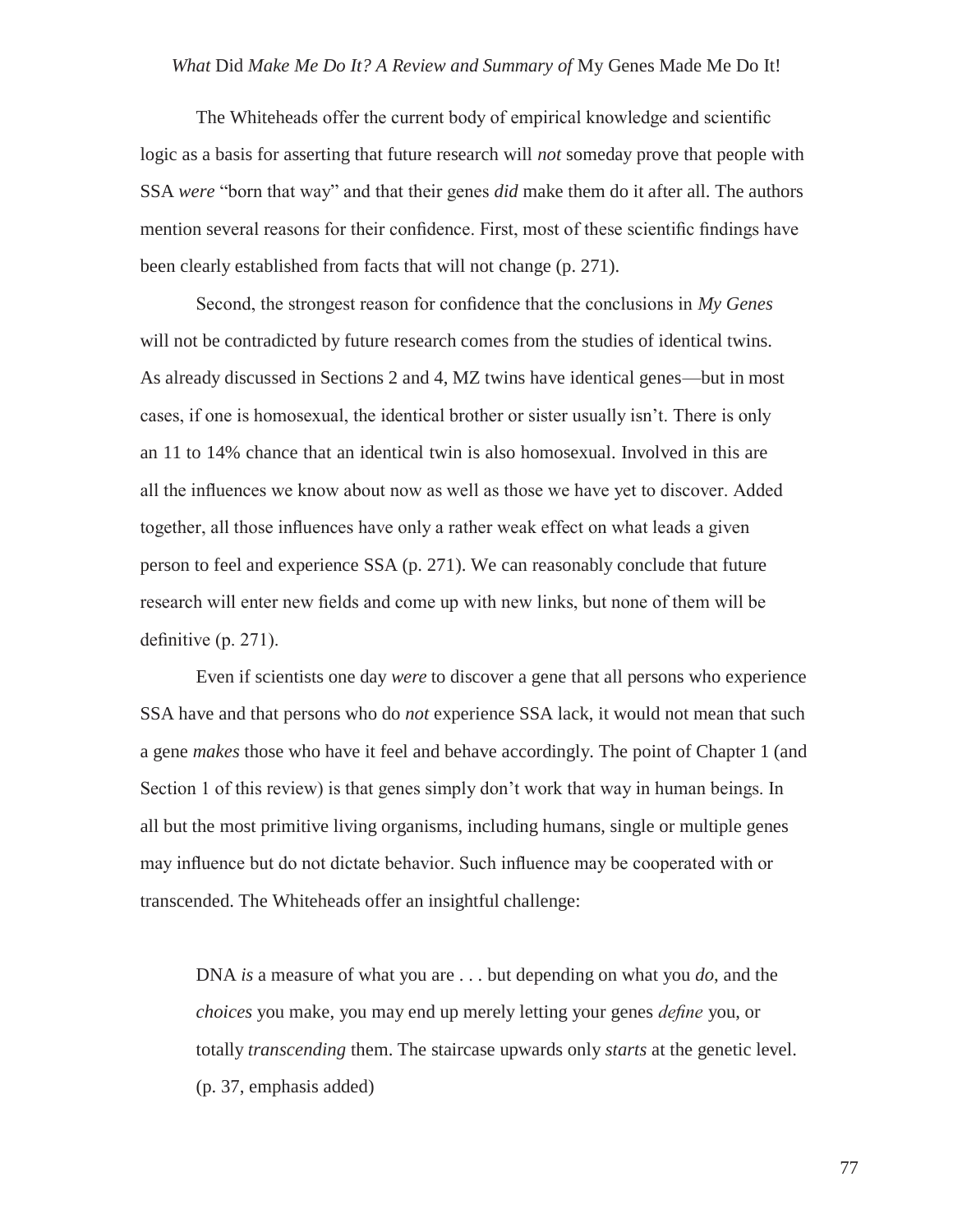While future research will undoubtedly further clarify the relationship between genetic and biological factors and the development of SSA and behaviors, it is *not*  realistic to expect future research to change the truth that the feelings, thoughts, fantasies, and behaviors of SSA are not determined wholly or primarily by one's genes or biology.

# **Section 10. Current professional, political, and social cultures makeit difficult to research, educate about, and provide professional care for unwanted SSA.**

Along with reviewing relevant scientific research, the Whiteheads at times engage in professional and social criticism and advocacy. Along with their humanitarian comments, which are reviewed in Section 8, their attempts at social commentary and advocacy may be seen primarily in the introduction and toward the end of Chapter 12 (pp. 241–254). At the outset, they assert that for the last two to three decades, the West has been bombarded with propaganda and misinformation about SSA. This misinformation has affected everything from public institutions, such as legislatures and courts, to churches to mental health institutions.

In writing the book, the Whiteheads were both mindful that political correctness and fashion have allowed misinformation and disinformation about SSA to trump scientific accuracy and determined to clearly and responsibly state what scientists can and cannot say about these matters. They voice particular concerns about the politically instead of scientifically—grounded positions and activities of the mental health professions about matters related to SSA (cf. pp. 5–6, 241–246).

The current gay-activist climate within the mental health professions makes the responsible conduct of research and therapy difficult. For example, mental health professionals in many jurisdictions in the West are prohibited by law from offering therapies that assist individuals in changing their sexual orientation.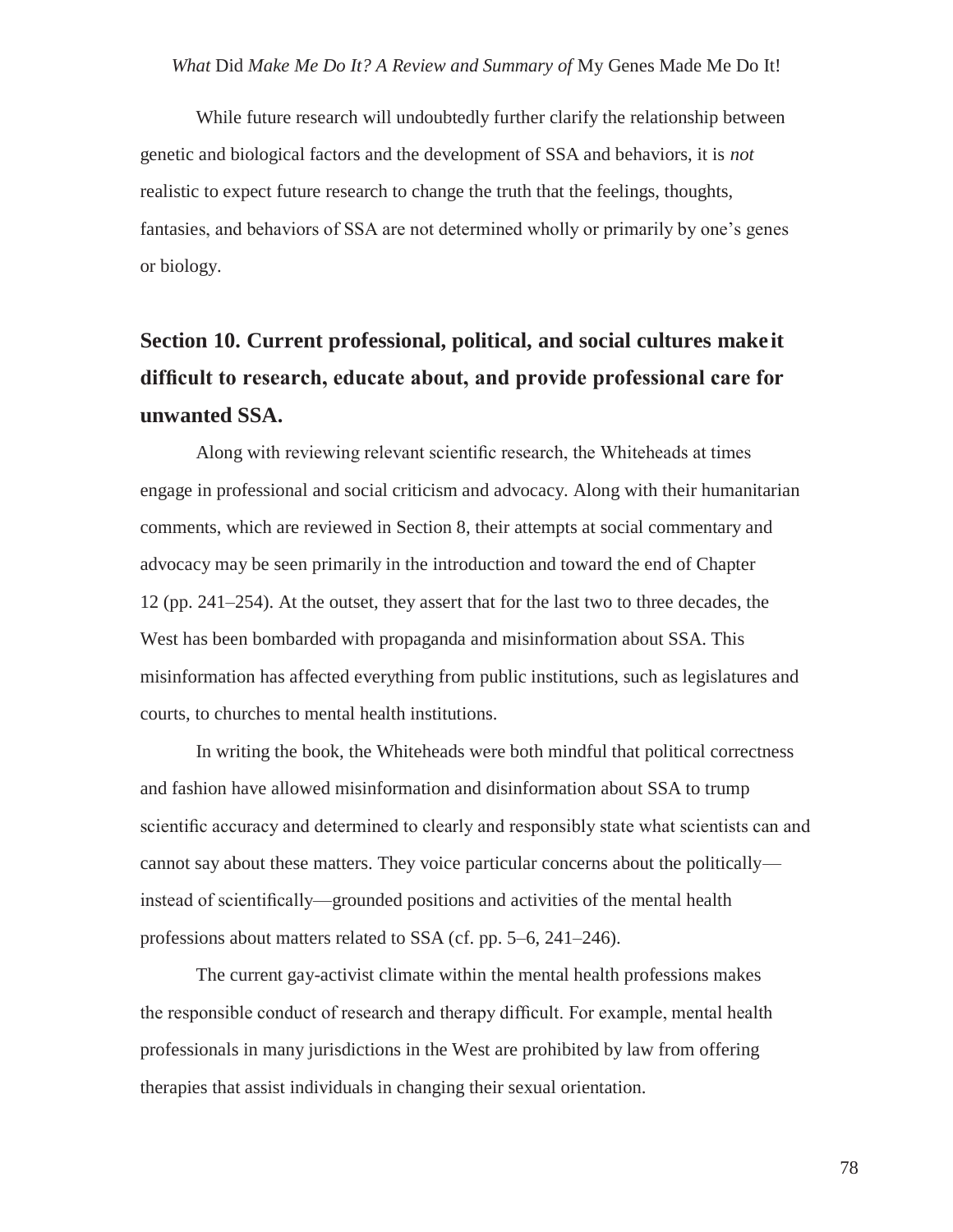The Whiteheads criticize particular pronouncements and other activities by both the American Psychiatric Association (2000) and the American Psychological Association (2009) (pp. 241–246). Both organizations have demanded "a level of proof" that is not required of therapies for other problems that efforts to change SSA works (p. 243).

#### *Why Persons with SSA May Attempt to Make It More Difficult for* Others *to Change*

Of particular interest are the Whiteheads' speculations about why gay activists *resist* change (pp. 248–250). For example, among gay activists are those who attempt to discredit others who claim that they have changed and actually become enraged when mental health professionals claim that change is possible. The Whiteheads speculate that many may have tried alone for years to change but have failed.

Others feel that by admitting to the possibility of change, they may end up surrendering political gains made in the area of human rights. Still others may not want to give up the gratification of their sexual activities now that such activities have become mainstream. Finally, some gay activists believe that those who desire change have been pressured by others and are acting out of shame or guilt for having same-sex attractions.

The Whiteheads take issue with the hypothesis that societal attitudes have made gays and lesbians commit suicide more than heterosexuals. Research doesn't support this notion. The authors note that Bell and Weinberg (1978) found that "gay suicide attempts, when they are directly related to homosexuality, are often over the break-up of a [SSA] relationship" (p. 257). Likewise, more current studies that have tried to establish a link between societal oppression and discrimination have failed to do so (p. 257).

### **Concluding Comments**

As a fitting conclusion to this review of the 2010 edition of *My Genes,* two important ideas from the last chapter of the book suffice. First, the Whiteheads inform us that our genes can't and don't make us do anything. Next, they tell us that SSA is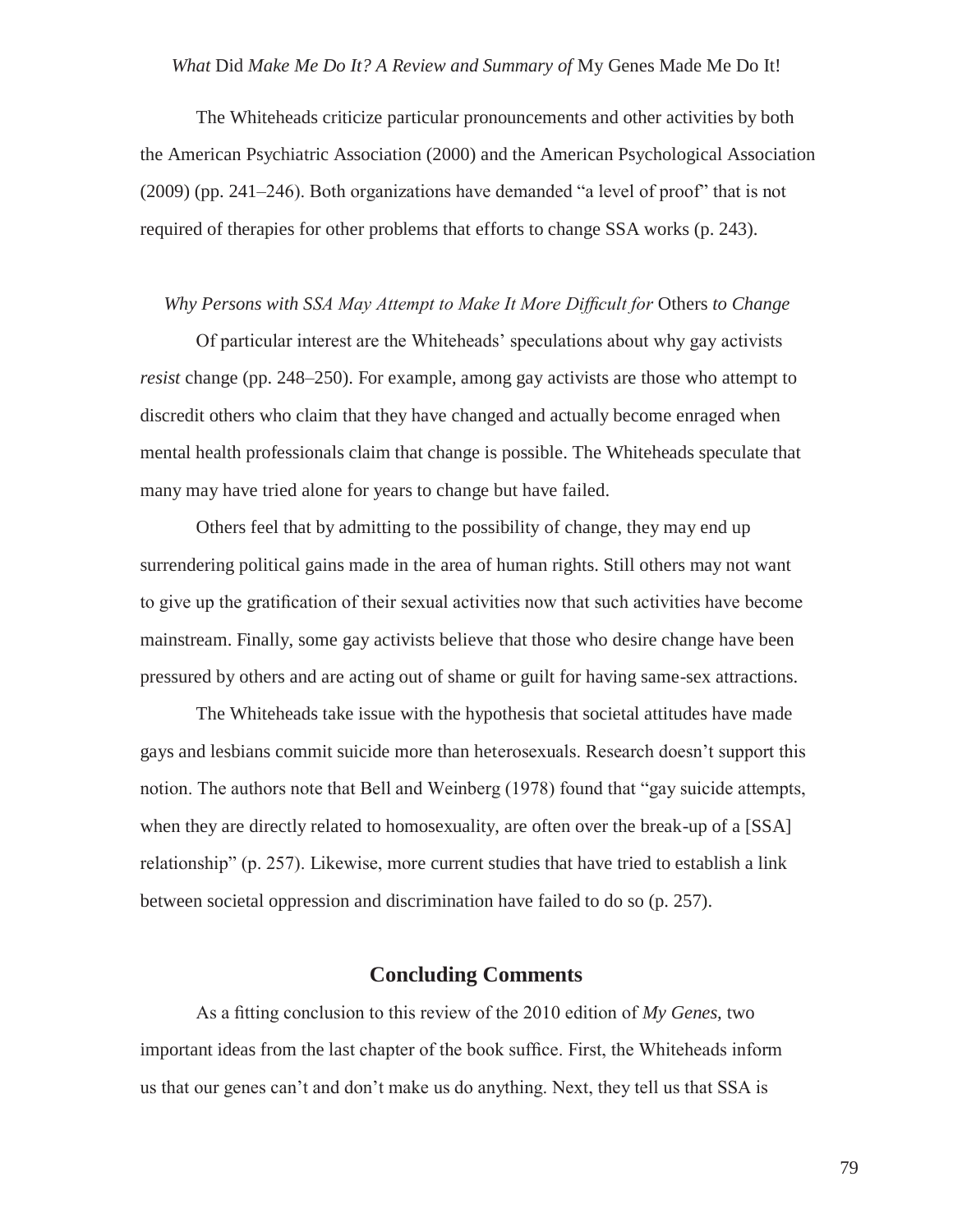*multifactorial*—that is, the causes of SSA cannot be reduced to one or two variables. In the end, a person who develops SSA does so for a variety of reasons, none of which are determinative but all of which are influential as he or she interacts with these factors in individual—even if at times commonly shared—ways as a unique human being.

Professionals, scholars, parents, pastors, legislators, and especially those who experience SSA—or who are concerned that they do or will—will find it well worth the time to read the scientific data and reasoning that allow the Whiteheads to form their conclusions.

Finally, the reader of this review is encouraged to visit the Whiteheads' website [\(http://www.mygenes.co.nz/\).](http://www.mygenes.co.nz/)) In addition to a copy of their 2010 book that is available for download, additional reviews of reports of studies concerning "homosexuality and the scientific evidence" that were published after *My Genes* may also be found.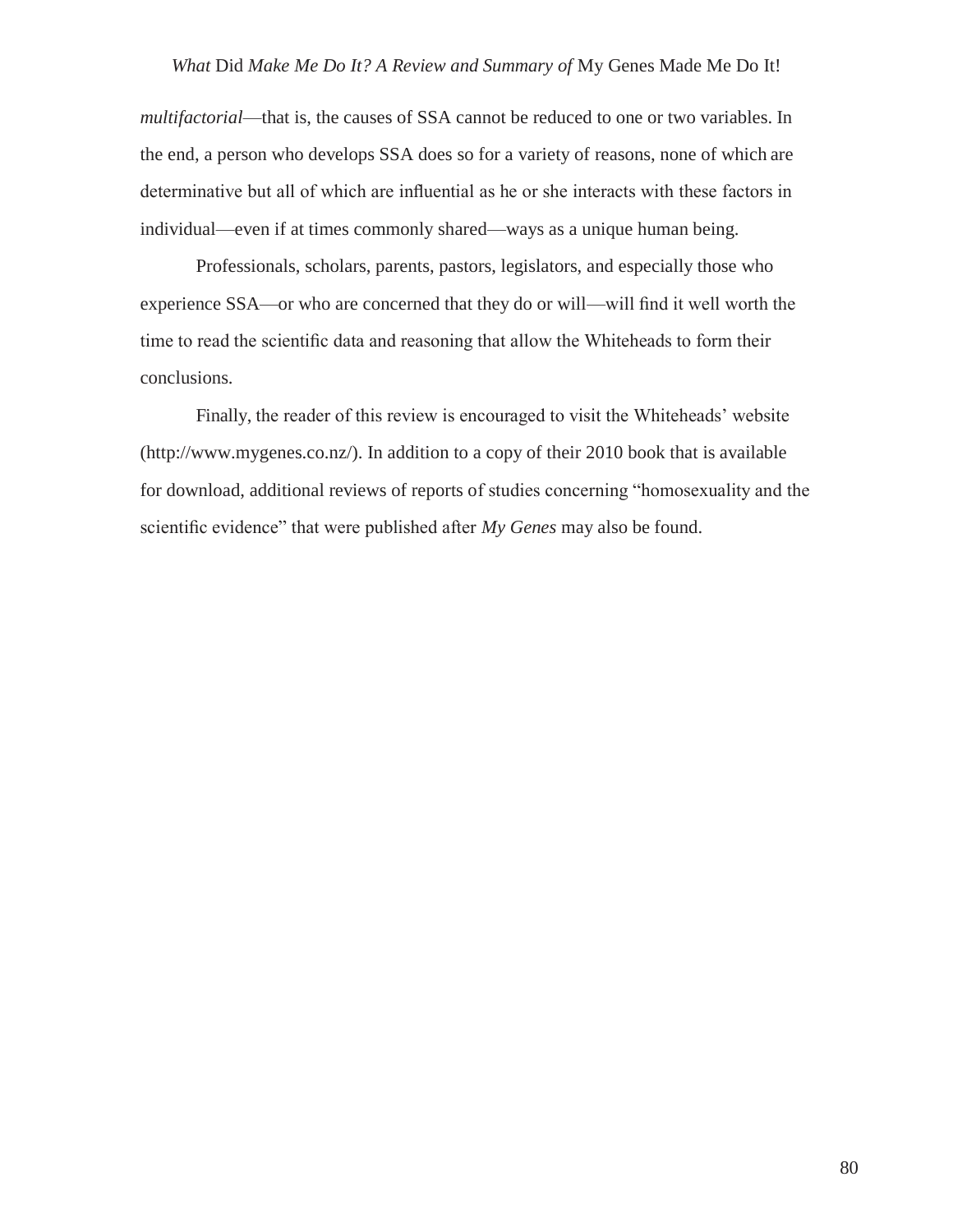## **References**

- Bell, A. P., Weinberg, M. S., & Hammersmith, S. K. (1981). *Sexual preference: Its development in men and women*. Bloomington, IN: Indiana University Press.
- Bem, D. J. (1996). Exotic becomes erotic: A developmental theory of sexual orientation. *Psychological* Review, *103*, 320–335.
- *Dictionary.com*. Retrieved September 2, 2013 from<http://dictionary.reference.com/> browse/epigenetics

Doidge, N. (2007). *The brain that changes itself*. London: Penguin.

- Gebhard, P. H. (1965). Situational factors affecting human sexual behavior. In F. A. Beach (Ed.), *Sex and behavior*, pp. 483–495. New York: John Wiley & Sons.
- Hamer, D., Hu, S., Magnuson, V., Hu, N., & Pattatucci, A. (1993). A linkage between DNA markers on the X-chromosome and male sexual orientation. *Science, 261*, 321–327.
- LeVay, S. (1991). A difference in hypothalamus structure between heterosexual and homosexual men. *Science*, *253*, 1034–1037.
- LeVay, S. (2011). Gay, straight, and the reason why: The science of sexual orientation. New York: Oxford University Press.
- LeVay, S., & Baldwin, J. I. (2008). *Human sexuality* (3rd ed.). Sunderland, MA: Sinauer Associates.
- Magnusson, D. (1985). Implications of an interactional paradigm for research on human development. *International Journal of Behavioral Development*, *8*(2), 115–137.
- VanWyk, P. H., & Geist, C. S. (1984). Psychosocial development of heterosexual, bisexual and homosexual behavior. *Archives of Sexual Behavior*, *13*(6), 505–544.
- Whitehead, B. (2003). *Craving for love: Relationship addiction, homosexuality, and the God who heals.* London: Monarch Books.